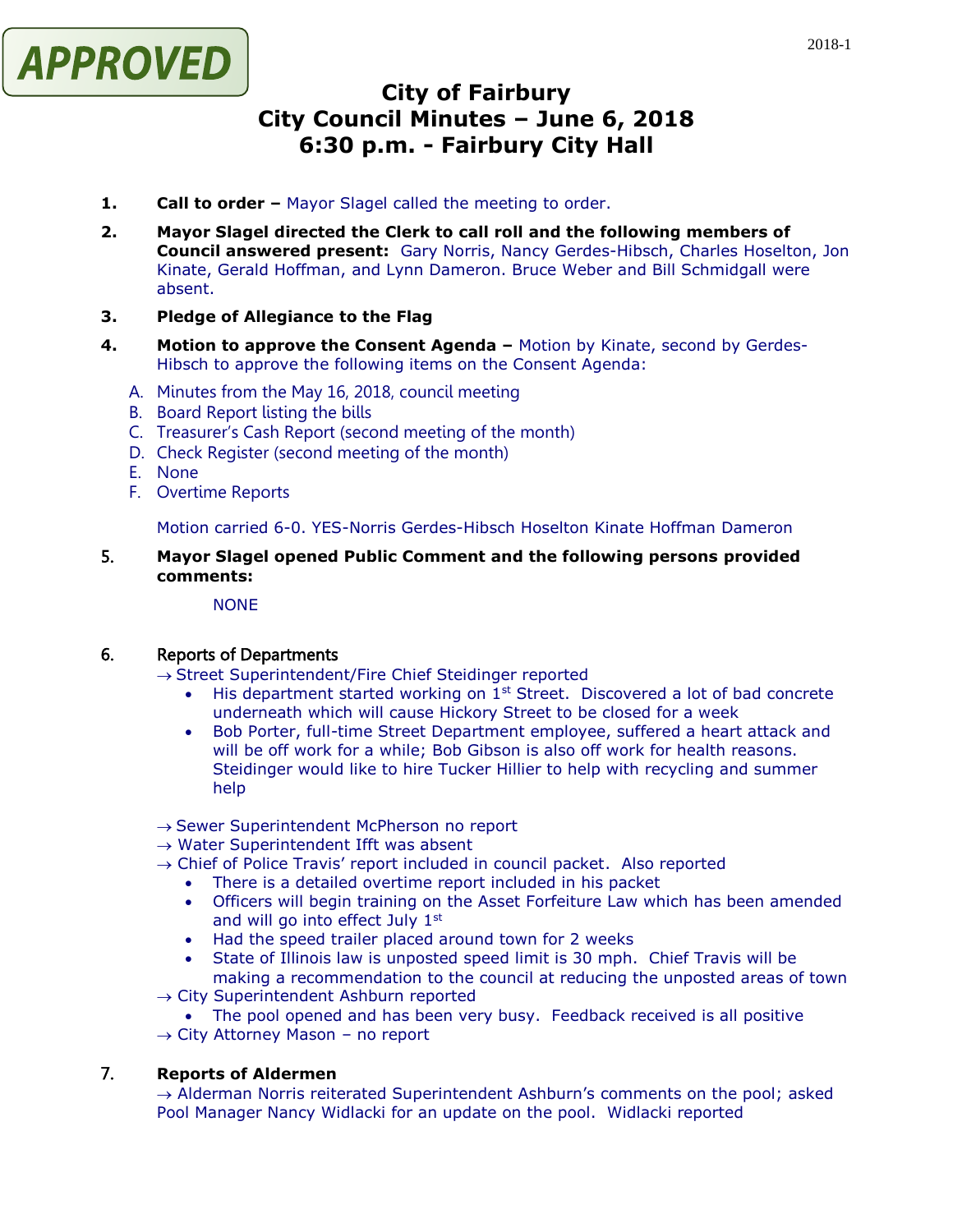

- Upon offering pizza, 2 large pizzas sold within one 15-minute break
- 5-year lifeguard Grayson Cottrell received an internship and will be leaving the pool until July
- Added 2 new lifeguards to the staff
- Gera Reis and Weston Cottrell, Swim Team Coach and Assistant Coach are doing a fantastic job with the swim team kids
- $\rightarrow$  Alderman Gerdes-Hibsch no report
- $\rightarrow$  Alderman Hoselton no report
- $\rightarrow$  Alderman Kinate no report
- $\rightarrow$  Alderman Weber was absent
- $\rightarrow$  Alderman Hoffman no report
- → Alderman Dameron no report
- $\rightarrow$  Alderman Schmidgall was absent

#### **8. Items Removed from Consent Agenda –** None

## 9. **Old Business – Discussion/Action Items** - **NONE**

#### **10. New Business – Discussion/Action Items**

- A. Motion by Kinate, second by Hoselton to approve a request to close 3rd Street in front of Dave's from 6 am to 3 pm on Tuesday, June 12th for Dave's annual Customer Appreciation Pig-Out. Motion carried 6-0. YES-Norris Gerdes-Hibsch Hoselton Kinate Hoffman Dameron
- B. Motion by Dameron, second by Kinate to approve Ordinance No. 2018-13 Ascertaining the Prevailing Wage Rate of Wages For Laborers, Workers and Mechanics Employed On Public Works Of Said City. Motion carried 6-0. YES-Norris Gerdes-Hibsch Hoselton Kinate Hoffman Dameron
- C. Motion by Dameron, second by Kinate to approve employee health insurance from Blue Cross/Blue Shield with Option 1. Motion carried 6-0. YES-Norris Gerdes-Hibsch Hoselton Kinate Hoffman Dameron
- D. Motion by Kinate, second by Gerdes-Hibsch to approve Sulaski & Webb, Certified Public Accountants, performing the City's annual audit at a cost of \$16,250 plus \$1,000 for assistance with depreciation calculation and preparation of the Annual Financial Report. Motion carried 6-0. YES-Norris Gerdes-Hibsch Hoselton Kinate Hoffman Dameron
- E. Motion by Gerdes-Hibsch, second by Hoffman to approve a request from the Fairbury Rotary Group to close and use the east end of Dave's Supermarket parking lot for Junk in Trunk June 23<sup>rd</sup>, July 28<sup>th</sup>, August 25<sup>th</sup> and September 22<sup>nd</sup> from 9 a.m. to 3 p.m. Motion carried 6-0. YES-Norris Gerdes-Hibsch Hoselton Kinate Hoffman Dameron
- F. Motion by Hoselton, second by Dameron to approve railroad easement payments in the amount of \$10,000. Motion carried 6-0. YES-Norris Gerdes-Hibsch Hoselton Kinate Hoffman Dameron
- G. Motion by Kinate, second by Gerdes-Hibsch to approve a bid from Route 24 Computers in the amount of \$1,218 for the purchase a replacement desktop computer for the City Clerk. Motion carried 6-0. YES-Norris Gerdes-Hibsch Hoselton Kinate Hoffman Dameron